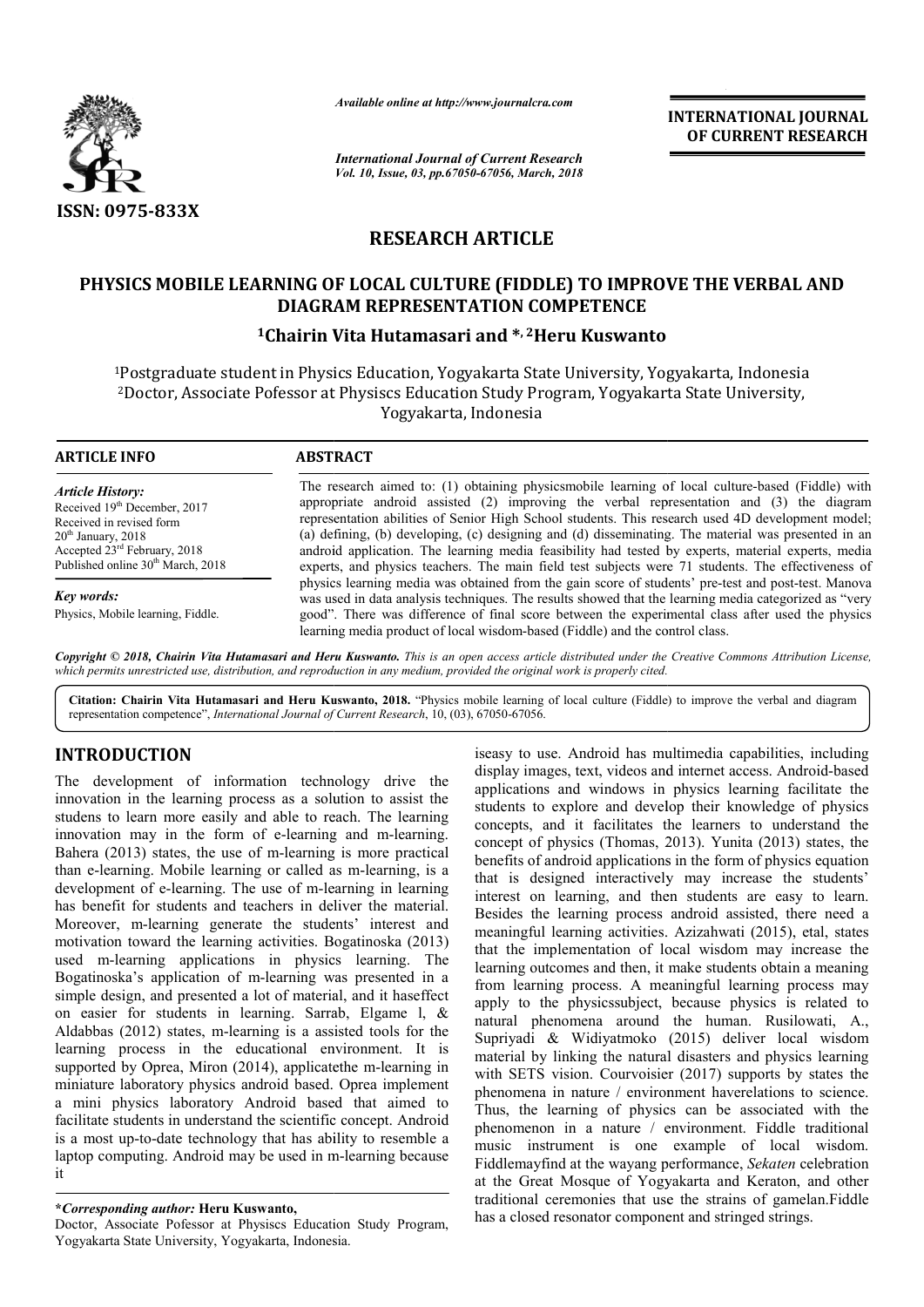Components in the fiddlemay apply to physic material about friction, tension and strain, sound waves on closed resonators, and the N-basic tone of the strings. Rusilowati (2007) states that generally the students of Senior High School has difficulty to understand the material about vibrations, waves and sounds. The weaknesses of students in those material are about misconception, mathematical ability, the ability to convert units, and the ability to understand pre-requirements knowledge. The students' weakness in the friction force material is caused by the difficulty in visualizing the frictional force. Based on the learning difficulties, students need to improve the problem-solving skills. Sweller (1998) explains, the problem-solving skills are central to learning. Representation is one example of problem solving abilities. Representation is the way of students' views to describe the information in problem solving. Representations commonly used by learners are: free-body diagrams, field line diagrams, or bar graphs, concept maps, graphs and equations (Docktor, Mestre, 2014 p.19-20). The representation ability is a bridge to describe the mathematical equations into an explanation or reason, and then, it may convert into a knowledge (Hubber 2017; Paty 1995, 2001; Pietrocola 2010). Thus, there is a great opportunity to develop aphysic learning media of local wisdom-based in android assisted applications. Applications in android aims to assist the students in improving the representation ability of verbal and diagrams by way providing a number of simulations and materials in interactive design. In the application, it will provide with sound, animation and an attractive appearance to improve the learning interests of students.

## **Review of Related Literature**

# **Android Technology**

Technology has a role to support the learning activities. Chau (2013), et al, used technology to create 3D (3 dimensional) learning environment. The learning environment provides comfortable environment, and may increase the students' concentration in learning. Wang (2013), et al, used technology to present a complex concept, and significantly influence the students' learning. Hašková et al. (2010) used multimedia technology to support the learning process of geometric optical materials. The multimedia is designed to change negative perspective toward physics. The development of information technology led to rapid changes in teaching learning methods. Previously, teaching use a traditional method, and then, it turn into IT-based teaching. Targamadzė and Petrauskienė (2010) explain the development of IT make the process of new learning formation. Yektyastuti (2016) states, the influence of the learning media has a positive effect because it reduces the limitations of teachers in teaching. Learning process undergoes development from traditional to e-learning and virtual learning. Simkova, Tomaskova and Nemcova (2012) states, E-learning and M-learning is an example of the development of ICT in education. M-learning is the development of e-learning. Mlearning uses mobile devices such as PDAs, net book, tablets and mobile phones that connected to wifi or mobile networks. Android is a types of mobile phone. Meier and Thomas states, Android is a software stack that has open source properties consisting of middleware, key aplication and API (Application Programming Interface). Android uses the java programming language (Meier 2009; Thomas 2013). Android-based apps may create and develop easily. Android application is also easy to download. Using android makes an animation looking more

interesting. The use of technology in a mobile learning (android) may use as a support device of learning media local wisdom-based.

# **Local Wisdom of Fiddle**

Geertz (2000) states, local wisdom may obtain from a logical meaning culture. Meliono (2016) states, local wisdom is an expression of the interaction of community groups that proceed. Suastra (2005, 2006) mentions, local wisdom is a natural source of art creation, culture, and human resources that become specific characteristic of a region. Local wisdom is able to apply in the physics learning media. Fitrianingsih  $\&$ Albab used the gods of ruci on light material, and developing local wisdom-based modules on newton's law material gained good responses from students (Fitrianingsih 2013; Albab 2014). Rahayu (2015) supports by conducted the development of newton's law learning media with fotonovella of otok-otok boats to increase the students' interest in learning. Fiddle is a traditional musical instrument. Fiddle is part of the gamelan instrument. The leader of a song or state is the role of the fiddle. Fiddle made from jackfruit wood, heart-shaped with a closed cavity. The cavity is called as resonator, and it is made from skin, gut or dried bulls' urine. The fiddle string is made from brass metal. The position of the string is strained and footed on a small buffer called as *Srenten* (Palgunadi, 2002: 400).

# **Representation Ability of Verbal and Diagram**

Representation ability is a tool in understanding the concept of physics (Etkina *et al.,* 2009). Representations may divide into representations of external (concrete) and mental. The use of representation ability need be mutual to the physics problem. There is difference between expert and novices in using representation skills as solutions to solve the physics problems. The experts have the steps to solve the problem; observation, analysis, problem visualization, conceptual analysis, and planning the stages before solve a problem (Kohl and Finkelstein, 2008; Mason and Singh, 2011). Menwhile, the novices solve the problems without associating to the existing physics concepts. The forms of external representation (concrete), which are: writing a language (verbal), diagrams, equations, graphs and sketches (Lucas, 2014). Verbal representation is the ability to store an information in written and oral, in order to build new knowledge (Clark and Paivio, 1991; Tabachneck *et al*., 1994; Villegas *et al*., 2009; Saeki and Saito, 2009). The representation of diagram is a technique to solve the problems with the images assisted. The diagram representation ability include of theorem proving, visual programming, qualitative physics, free body diagram / diagram newton, and presentation of data (Joseph Smith, 1994; Raghavan and Glaser 1995; Ayesh and Bdellfattah, 2010). Joseph and Setiawan (2009) states, the diagram/ figure representation in physics is based on the concepts of; free body diagrams, field line diagrams, electrical circuit diagrams, ray diagrams, wave front diagram, and energy state diagram.

## **Related to Local Wisdom, Physics Concepts, Representations of Verbal and Diagrams**

The environment has an important role in developing the representation skills. The local wisdom is a phenomenon occuring in the environment (Bao *et al*., 2011; Lin and Singh, 2011). Thus, local wisdom is a way to develop the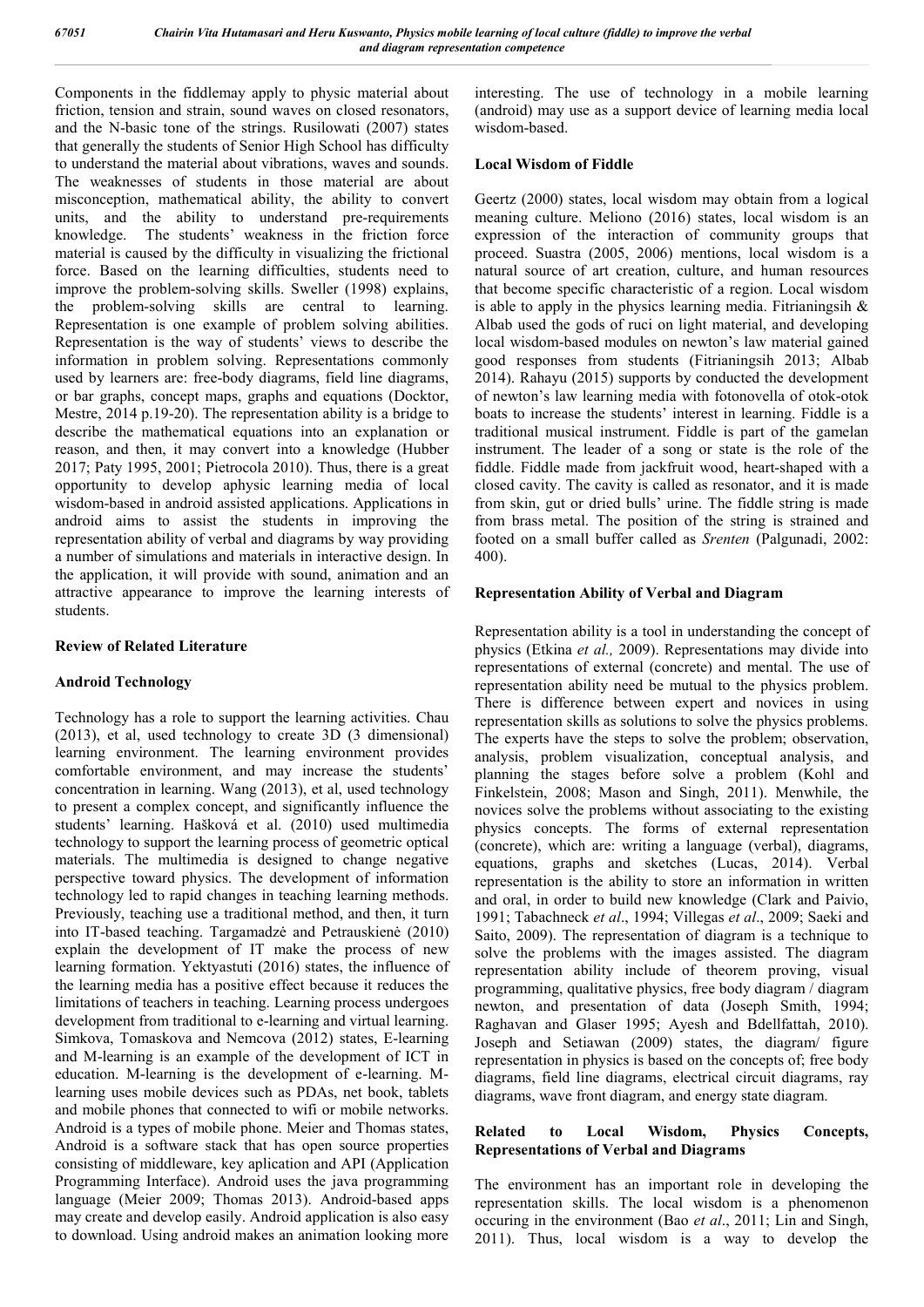representation skills. Multirepresentations are useful to describe the concepts with different forms of; verbal, images, diagrams, graphs and mathematical equations (Rosengant, 2007; Nguyen and Rebello 2010). Multirepresentations are used to facilitate thestudents to solve problems. The form of multirepresentations include of; verbal, images, diagrams, graphics, computer simulations and mathematical equations (Rosengant, 2007). Verbal representations can be either written or spoken, able to have information from the past directly, and able to overcome the misunderstandings of students (Villegas, Castro and Gutirrez 2009; Saeki and Saito 2009; Johnson *et al*., 2013). Kulpa (1994) states, the other forms of diagrams representation include of theorem proving, visual programming, qualitative physics and data presentation. Raghavan and Glaser (1995) states, diagram representation (free body diagram / newt on diagram) may use to explain the phenomenon in physics. Ainsworth (2008) states, an elusive scientific concept mayillustrate through a free body diagram. Local wisdom is able to present the physics concepts from its components. Fiddle, a traditional musical instrument is one of the local wisdom products. Fiddle has the components of *Kosok Fiddle* (tool for stringed) and string. These components may use to describe the forces by using diagram representations. Other component is sound waves where fiddle produces an abstract sound wave and may represent in diagrams. Moreover, there are other physics concepts such as friction, strain and modulus of elasticity on the strings before tuning and after tuning. And, verbal skills are used to provide descriptions and association in the physical symbols.

### **Research Gap**

The study aimed to produce a medium of physics learning by inserting fiddle as local wisdom that is provided in the Android application. The media expected able to improve the students' ability representation of verbal and diagrams. Research questions were; how the level of feasibility and suitability of the development of physics learning media fiddle-based with android assisted based on the rules of research and development; how the level of influence of the development of physics learning media fiddle-based with android assisted toward the verbal representation ability of high school students; and how the level of influence of the development of physics learning media fiddle-based with android assisted toward the diagram representation ability of high school students?.

#### **Method**

The research has purpose to produce a fiddle-based learning media with the Android assisted on the forces material to find out the application's feasibility and it is expected to increase the representation of verbal and diagram of high school students. The research development used 4-D model, which are; define design, develop, and disseminate (Thiagarajan, Semmel & Semmel 1, 1974: 5).

#### **Define**

In the define step, conducted pre-research and analysis. The analysis included of material analysis, students analysis, and task analysis that conducted to obtain information for making of media, curriculum, lesson plan and research implementation. Data collection techniques used observation and unstructured interviews.

#### **Design**

In the design step conducted the preparation of test. The test is designed in essay. The essay task is validated by experts, teachers and students. Experts and teachers validate by filling in the assessment instrument test section. Then, conducted empirical test followed by 100 students to obtain the proper questions. Table 1 presented about the designed question indicators. The next step is media selection and selection of media formats. The media is created by Adobe Flash Professional CS 6 using Action Script 3.0. Android specifications are android minimum version 4.0. (Ice Cream Sandwich), minimal 1 GHz dual core processor, minimum 512 Mb RAM, display resolution of  $480 \times 800$  (screen resolution unit) with 16 million byte color depth, and installed of Adobe Air application. The instructional media is designed to describe the representations of verbal and diagrams on friction force physics materials. The directions of instructional media are presented in Table 2.

#### **Development**

In the development step, it conducted validation and development test. The validation process is assessed by lecturers, physics teachers, peers and students' responses. Validation by lecturers, teachers and peers was conducted by filling out the assessment rubric. Meanwhile, the development test conducted on students through a limited trial. Limited trials were conducted on 10 students. At this step, it may understand the response of students toward the media. After the media is stated as valid, and then conducted dissemination step. The dissemination step is conducted through product trial.

## **Product Trial**

Participants of the research for initial / limited trial consisted of 10 students. Then, after the initial trial, it conducted a major field trial with participants divided into two groups; treatment groups and non-treatment groups. Each group is given pre-test and post-test. The research was designed into two classes; experimental class and control class. The differences in experimental and control class were found on the media using. The experimental class used physics learning media of local wisdom-based (Fiddle) with the Android assisted. The control class used media of PowerPoint, and displayed through LCD. Subjects of experimental class were 35 students. Meanwhile, subjects of control class were 36 students. The research was conducted from January to February 2017. The product trial was conducted to determine the effectiveness of the media product. The effectiveness of media was conducted by analyze the gain score (increase). The gain score equation was written in equation 1 (Hake, 1998):

$$
g = \frac{S_f - S_i}{100 - S_i} \tag{1}
$$

The gain score was adjusted to Table 3. The criteria of gain score is presented in Table 3.

# **RESULTS AND DISCUSSION**

#### **Media Developed Result**

This study aimed to produce a feasibility learning media. Learning media is provided in an android application.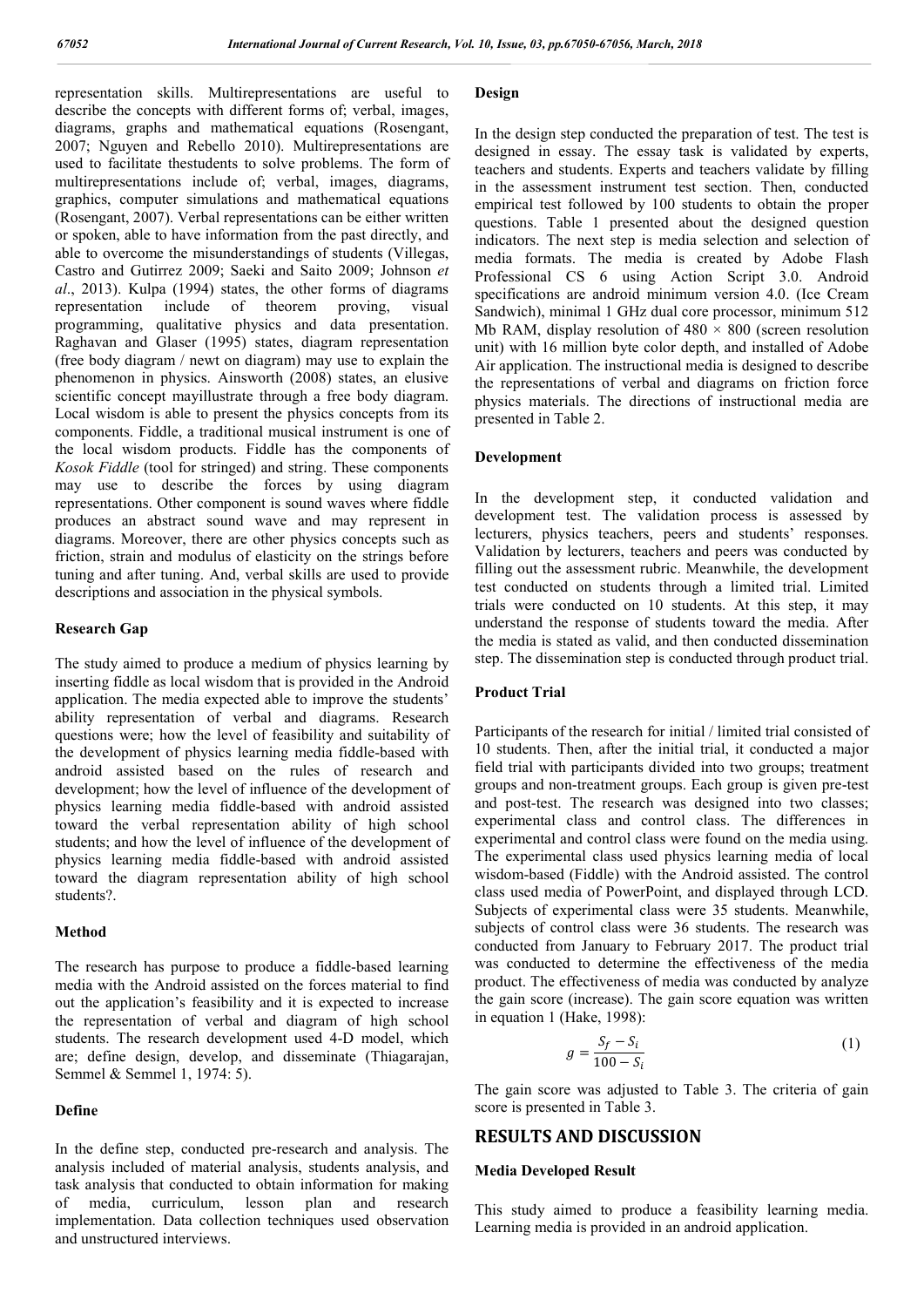# **Table 1. Indicators of media**

| Indicators                                                                                                                                                        | Material                                                                                                                                                                                                                                                                                                                                |                                                                                                                                                                         |  |
|-------------------------------------------------------------------------------------------------------------------------------------------------------------------|-----------------------------------------------------------------------------------------------------------------------------------------------------------------------------------------------------------------------------------------------------------------------------------------------------------------------------------------|-------------------------------------------------------------------------------------------------------------------------------------------------------------------------|--|
|                                                                                                                                                                   | <b>Static Friction</b>                                                                                                                                                                                                                                                                                                                  | Kinetic Friction                                                                                                                                                        |  |
| Explain the concept verbally                                                                                                                                      | Presented images of Fiddle players are putting<br><i>Kosok</i> Fiddle (tool for stringed) on Fiddle's strings,<br>students are asked to build facts based on the<br>phenomenon.                                                                                                                                                         | Presented video of Fiddle player is playing the Fiddle<br>by fiddling the strings horizontally. Students explain the<br>concept of the forces when the Fiddle is played |  |
| Give labels and physical symbols<br>on free body diagrams verbally<br>Determine the correct concept<br>physical<br>based on<br>data<br><sub>or</sub><br>phenomena | Presented a Fiddle image, and then students are<br>Presented a Fiddle image are being played, and then<br>asked to analyze the forces.<br>students are asked to analyze the forces.<br>Given a Fiddle image, the students are asked to calculate the forces, and interpret the relationship of some<br>symbols in the physics equation. |                                                                                                                                                                         |  |
| Solve the problems with sentences<br>or words verbally                                                                                                            | Given a Fiddle image are being played, and then the students are asked to analyze the facts.                                                                                                                                                                                                                                            |                                                                                                                                                                         |  |
| Use the assist of free body diagram<br>to solve the problem                                                                                                       | Given a Fiddle images where the <i>Kosok</i> Fiddle are attached to the fiddle's string, and another images of Fiddle<br>are being fiddled horizontally, and then students are asked to mention the forces in the phenomenon by the<br>assist of free body diagram                                                                      |                                                                                                                                                                         |  |

# **Table 2. Learning media directions**

| <b>Material</b>                                                            | Know the forces on an object and the Fiddle                                                                          |                                                                                                                      |                                                                                                                |                                                                                                                                                                  |
|----------------------------------------------------------------------------|----------------------------------------------------------------------------------------------------------------------|----------------------------------------------------------------------------------------------------------------------|----------------------------------------------------------------------------------------------------------------|------------------------------------------------------------------------------------------------------------------------------------------------------------------|
|                                                                            | <b>Weight forces</b>                                                                                                 | <b>Normal forces</b>                                                                                                 | <b>Friction forces</b>                                                                                         | Application in everyday life                                                                                                                                     |
| Indicator                                                                  |                                                                                                                      |                                                                                                                      |                                                                                                                |                                                                                                                                                                  |
| 1. Explain the concept verbally                                            | Presented definitions<br>verbally                                                                                    | Presented definitions<br>verbally                                                                                    | Presented definitions<br>verbally                                                                              |                                                                                                                                                                  |
| 2. Give an label and physics of<br>symbol on free body diagram<br>verbally | Presented a weight<br>forces symbol.<br>Presented a weight<br>forces diagram on flat<br>plane and inclined<br>plane. | Presented a normal<br>forces symbol.<br>Presented a normal<br>forces diagram on<br>flat plane and<br>inclined plane. | Presented a explanation,<br>symbol of friction<br>forces, and direction of<br>friction forces on a<br>diagram. |                                                                                                                                                                  |
| 3. Determine the correct concept<br>based on data or physic<br>phenomenon. | Presented a relation<br>between weight and<br>mass according to<br>Newton Law.                                       | Presented a formula of<br>normal forces.                                                                             | Presented a formula<br>from static and kinetic of<br>friction forces.                                          | Implement a friction forces<br>when racer conduct a curve<br>forces.<br>Presented a formula of<br>relation between friction<br>forces and centripetal<br>forces. |
| 4. Use assisted of free body<br>diagram / diagram to solve the<br>problem. | Presented a diagram of<br>weight forces on flat<br>plane and inclined                                                | Presented a diagram<br>of normal forces on<br>flat plane and inclined                                                | Presented a diagram of<br>friction forces.                                                                     |                                                                                                                                                                  |
| 5. Mentions the forces in the Fiddle<br>by assisted of diagram mentions    | plane.                                                                                                               | plane.                                                                                                               |                                                                                                                |                                                                                                                                                                  |

#### **Table 3. Gain score criteria**

| No. | Gain Score              | Criteria |
|-----|-------------------------|----------|
|     | $g \ge 0.70$            | High     |
| 4.  | $0,30 \leq g \leq 0,70$ | Medium   |
|     | < 0.30                  | Low      |

# **Table 4. Criteria of Product feasibility assessment**

| No | Score Interval ( <i>i</i> )                   | <b>Ouality Category</b> |  |
|----|-----------------------------------------------|-------------------------|--|
|    | $\overline{X} \geq X_i + 1.8 Sbi$             | Very Good               |  |
|    | $X_i + 0, 6 Sbi < \bar{X} \le X_i + 1, 8 Sbi$ | Good                    |  |
|    | $X_i - 0.6 Sbi < \bar{X} \le X_i + 0.6 Sbi$   | Good Enough             |  |
|    | $X_i - 1.8 Sbi < \bar{X} \le X_i - 0.6 Sbi$   | Less                    |  |
|    | $\overline{X} \leq X_i - 1.8 Sbi$             | Verv Less               |  |

# **Table 5. Result of product feasibility**

| No | Product        | Score | Score Interval       | Category  |
|----|----------------|-------|----------------------|-----------|
|    | Material       | 53,75 | 50.4 < X < 60        | Very Good |
|    |                |       | 40.8 < X < 50.4      |           |
|    |                |       | $31.2 < X \leq 40.8$ |           |
|    |                |       | $21.6 < X \leq 31.2$ |           |
|    |                |       | $21.6 < X \leq 12$   |           |
| 2. | Learning Media | 63.63 | 58.8 < X < 70        | Very Good |
|    |                |       | $47.6 < X \leq 58.8$ |           |
|    |                |       | $36.4 < X \leq 47.6$ |           |
|    |                |       | $25.2 < X \leq 36.4$ |           |
|    |                |       | 25.2 < X < 14        |           |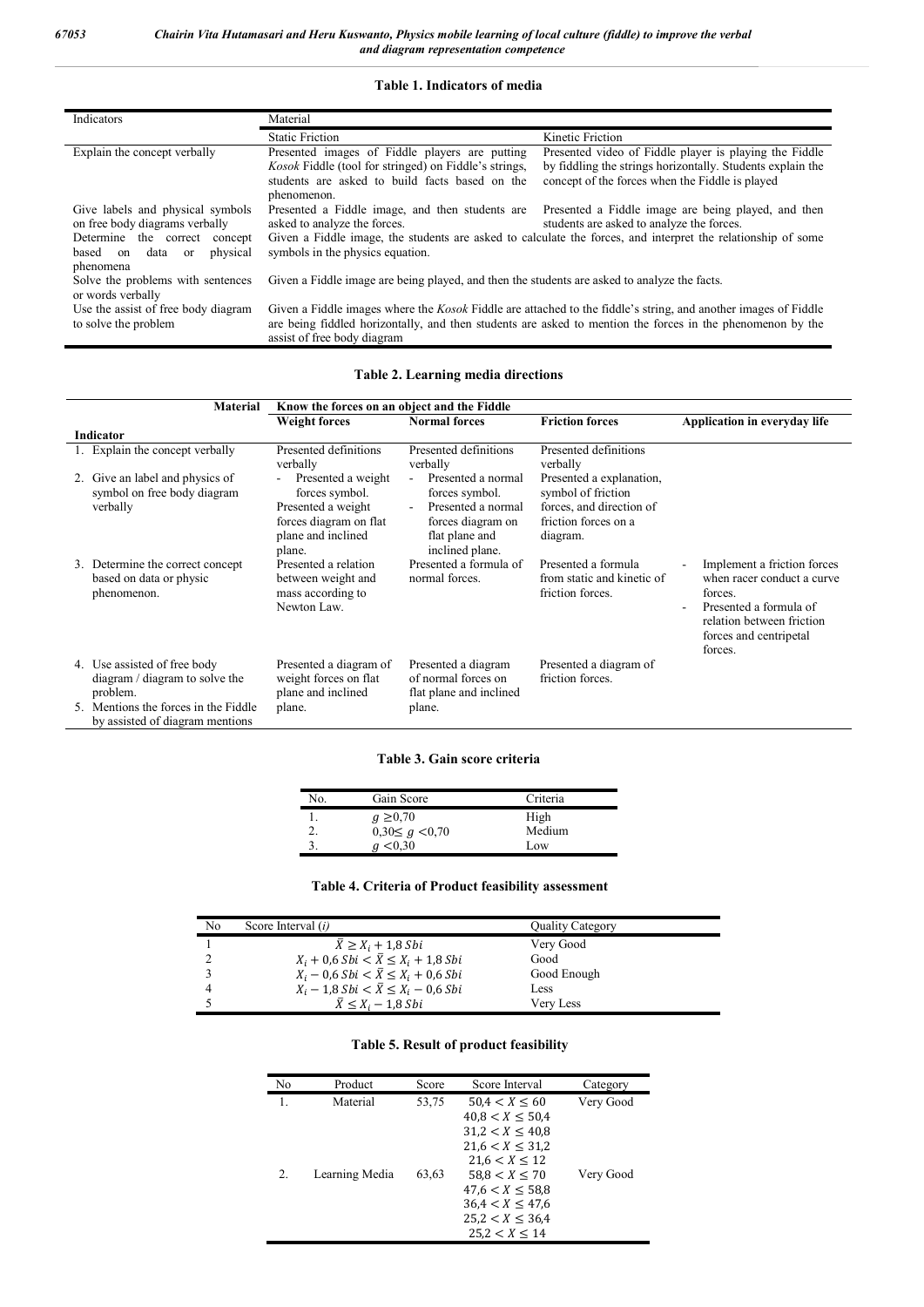| Criteria                  | Verbal Gain score  |               | Diagram Gain score |               |
|---------------------------|--------------------|---------------|--------------------|---------------|
|                           | Experimental class | Control class | Experimental class | Control class |
| Average                   | 0.43               | 0,13          | 0.49               | 0,17          |
| <b>Deviation Standart</b> | 0,19               | 0,30          | 0,21               | 0,19          |
| Maximum                   | 0.91               | 0.49          | 0.83               | 0.45          |
| Minimum                   | 0.00               | $-0.63$       | 0.00               | $-0.63$       |

**Table 6. Gain Score of representation of verbal and diagram**

Developed Learning media may be used as assisted tool to study the physics material. The media displayed representations of verbal and diagrams on physic materials. The instructional media was designed according to the matrix in Table 2 and Table 3. The main menu display is presented in Figure 2. The main menu page contains information of; the Fiddle music instrument, the Fiddle physics material, the route maps, PIFIDREB media information, the researcher's profile, and instructions for use. In the information of Fiddle music instrument presented tuning video of rebab, Fiddle information, and parts on the rebab. Meanwhile, in the Physics material presented material of friction force (know the forces that move on an object), stress, strain, modulus of elasticity and sound waves. Each of physics material contains competency achievement index (IPK) and physical phenomenon in everyday life. Task exercises may find in the friction force material. In the friction force material presented an image of free body diagram of forces on objects in the flat plane and inclined plane. The force diagram is representative of the diagram representation. The form of verbal representation in the learning media is found in the explanation of the physics concept with the phenomenon of daily life. The form of verbal representation presented in the verbal explanation of definition and interpretation of the forces in the Fiddle, the type of frictional force andphenomenon of curve motion in GP motto races. Figure 3 presented a form of diagramrepresentation on media.



**Figure 1. Fiddle Player**

## **Product Feasibility Test Results**

The developed products included of representation instruments tests of verbal and diagrams, friction force physical materials, and local wisdom-based learning media (Fiddle). Developed media was in the form of android applications. Assessment is converted from quantitative on rubric into qualitative data using Table 4. Meanwhile, the feasibility test results are presented in Table 5. Based on Table 4 and Table 5, it may state that the developed products were stated as feasible to use.



**Figure 2. Main Menu Page**



**Figure 3. Physic Material Page**

#### **The Gain Assessment Result**

After the product is stated as feasible, and then conducted a major field trial. At this step, the data analysis technique used the students' score of pre-test and post-test both of experimental class and control class. The score of pre-test and post-test resulted the gain score (increase). The gain score of representation of verbal and diagrams in experimental class and control class is presented in Table 6. Table 6 shows that there is a significant score in experimental class compare to control class. The experimental class has an average score of 0.43; in contrast, control class has average score of 0.13 for verbal representation skills. Moreover, the verbal representation skill of experimental class is higher than control class. The average assessment of experimental class is 0.49, and the average assessment of control class is 0.17.

## **Conclusion**

Based on tabulated and analyzed data, it may conclude that the product in the form of Android media on local wisdom-based (Fiddle) is accordance to the rules of research and development. Media android is stated as feasible by experts, teachers and peers with the score of 63.63 with the category of "very good". Android media has an influence to improve the verbal representation skill in friction force materials. The gain score in experimental class is 0.43 higher than control class of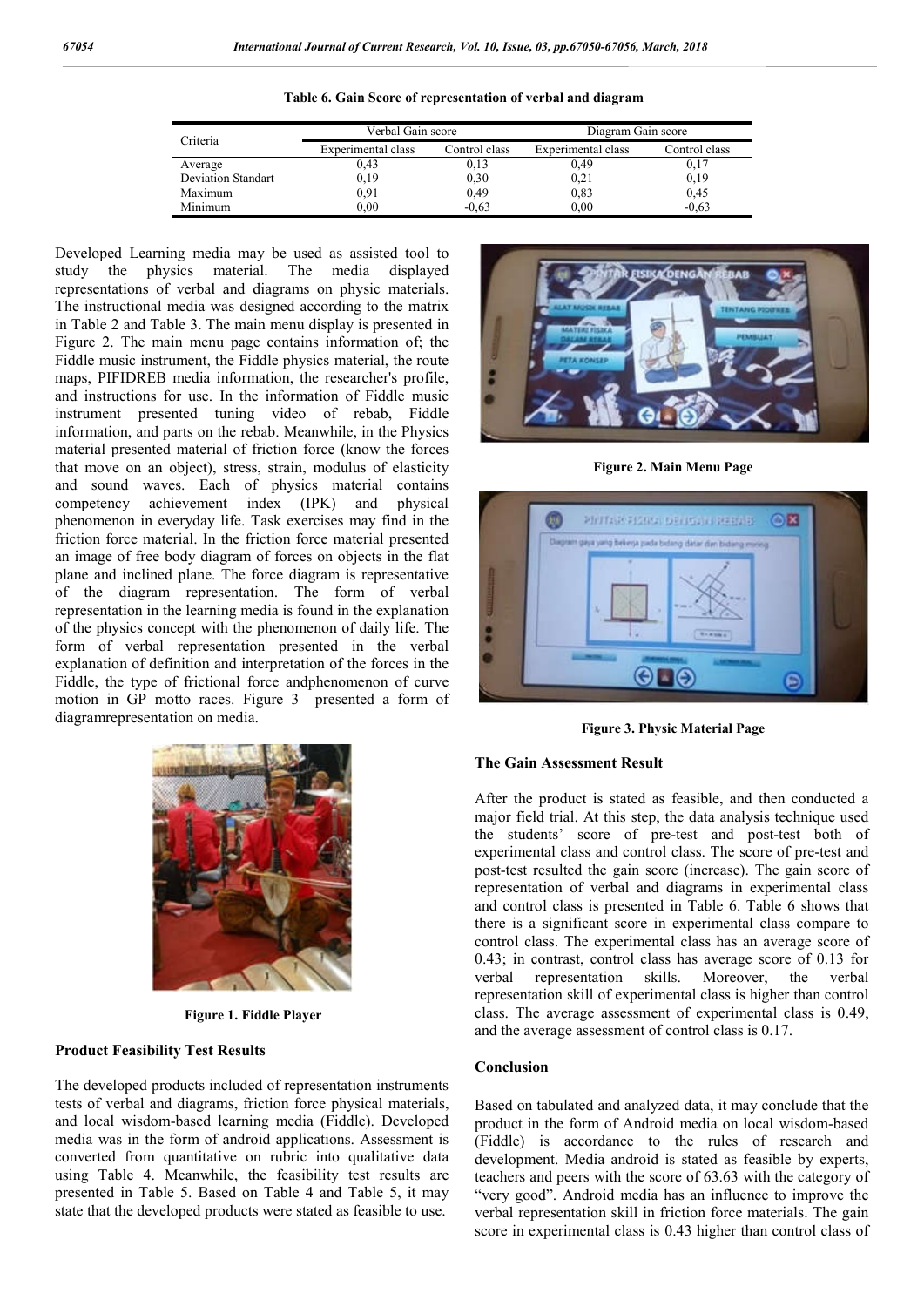0.13. And it is also on the ability of the diagram representation that the gain score of experimental class are higher than control class. The gain score of experimental class is 0.47 and the control class is 0.17.

# **REFERENCES**

- Ainsworth, S. 2008. The educational value of multiplerepresentations when learning complex scientific concepts. *Visualization: Theory and Practice in Science Education*, 191-208.
- Ayesh, Qamhieh, N.Tit. and F.bdelfattah, 2010. The Effect of Student Use of Free Body Diagram Representation On Their Performance. *International Research Journals, 1*(10), 505-511.
- Azizahwati, zuhdi maaruf, Ruhizan M.Yassin and Ema Yulian, 2015. *Pengembangan modul pembelajaran fisika SMA berbasis kearifan lokal untuk meningkatkan hasil belajar peserta didik.* Riau.
- Bahera, S. 2013. E-and M-learning: A Comparative Study. *International Journal on New Trends in Education and Their Implications*, 65-78.
- Bao, L., Ding, L., Lee, A. and Reay, N. 2011. Exploring the role of conceptual scaffolding in solving synthesis problems. *Physical Review Special Topics – Physics Education Research, 7*, 020109-1 - 020109-11. doi:10. 1103/PhysRevSTPER.7.020109
- Bogatinoska, D. C. 2013. Design and Development of Interactive m-learning application for learning physics. *The 1st virtual Multisdisciplinary conference*, (pp. 197-200).
- Chau, M. C. L., Sung, W. K., Lai, S., Wang, M., Wong, A. C. P., Chan, K. W. and Li, T. M. 2013. Evaluating students' perception of a three-dimensional virtual world learning environment. *Knowledge Management & E-Learning: An International Journal*.
- Clark, J. M. and Paivio, A. 1991. Dual coding theory and education. *Educational Psychology Review*, 3(3), 149-210.
- Courvoisier, T. J. L. 2017. *From Stars to States: A Manifest for Science in Society*. Springer.
- Docktor, J. L. and Mestre, J. P. 2014. Synthesis of disciplinebased education research in physics. *Physical Review Special Topics-Physics Education Research*, *10*(2), 020119.
- Etkina, E., Heuvelen, A. V. and Rosengrant, D. 2009. Do students use and understand free-body diagrams? *Physical Review Special Topics – Physics EducationResearch, 5*, 010108-1-010108-13. doi:10.1103/PhysRevSTPER. 5.0101 08
- Geertz, C. 2000. *Local knowledge: Further essays in interpretive anthropology* (Vol. 5110). Basic books.
- Hartati, B.2010. Pengembangan Alat Peraga Gaya Gesek untuk Meningkatkan Keterampilan Berpikir Kritis Peserta didik SMA. *Jurnal Pendidikan Fisika Indonesia (Indonesian Journal of Physics Education)*, 6(2).
- Hašková, A., Munk, M. and Zahorec, J. 2010. Impact of electronic teaching materials on process of education– results of an experiment. *Informatics in Education-An International Journal*, (Vol 9\_2), 261-281.
- Hubber, P. 2017. Representational Issues in Teaching Ideas About Matter. In *Key Competences in Physics Teaching and Learning* (pp. 143-154). Springer International Publishing
- Ida Yunita, Endah Sudarmilah and Yusuf Sulistyo, 2013. Physics Formula Application Based on mobile Android for Tenth Grade High School. *artikel terpublikasi UMS*.
- Jabbour, K. K. 2014. An analysis of the effect of mobile learning on Lebanese higher education. *Informatics in Education-An International Journal*, (Vol.13\_1), 1-16.
- Johnson, A. M., Butcher, K. R., Ozogul, G. and Reisslein, M. 2013. Computers in Human Behavior Learning from abstract and contextualized representations : The effect of verbal guidance. *Computers in Human Behavior*, 29(6), 2239–2247. https://doi.org/10.1016/j.chb.2013.05.002
- Kulpa, Z. 1994. Diagrammatic representation and reasoning. *Machine Graphics & Vision*, 3 (1/2).
- Lucas, L. L. 2014. Supporting Representation-Rich Problem-Solving in High School Physics.
- Mason, A. and Singh, C. 2011. Assessing expertise in introductory physics using categorization task. *Physical Review Special Topics–Physics Education Research, 7*, 020110-1-020110-17. doi:10.1103/PhysRevSTPER. 7.020110
- Meier R. 2009. "*Professional AndroidApplication Development",* Indianapolis, Indiana, United States of America: Wiley Publishing, Inc
- Meliono, I. 2016. Understanding the Nusantara Thought and Local Wisdom as an Aspect of the Indonesian Education. *TAWARIKH*, *2*(2).
- Mohamed Sarrab, Laila Elgamel and Hamza Aldabbas, 2012. Mobile learning (m-learning) and educational environtments. *International journal of Disatributed and Parallel Systems,* Volume 3 No.4.
- Nguyen, D. H., Gire, E., Rebello, N. S., Singh, C., Sabella, M., and Rebello, S. 2010. Facilitating strategies for solving work-energy problems in graphical and equational representations. In *AIP Conference Proceedings* (Vol. 1289, No. 1, p. 241).
- Oprea, M. and Miron, C. 2014. Mobile phones in the modern teaching of physics. *Romanian reports in Physics*, 66(4), 1236-1252.
- Raghavan, K. and Glaser, R. 1995. Model–based analysis and reasoning in science: the MARS curriculum. *Science Education*, 79(1), 37-61.
- Rusilowati, A., Supriyadi, S. and Widiyatmoko, A. 2015. Pembelajaran kebencanaan alam bervısı sets terıntegrası dalam mata pelajaran fısıka berbasıs kearıfan lokal. *Jurnal Pendidikan Fisika Indonesia Indonesian Journal of Physics Education*, 11(1), 42-48.
- Saeki, E and Saito, S. 2009. Verbal representation in task order control: An examination with transition and task cues in random task switching. *Memory & Cognition*, 37(7), 1040- 1050.
- Simkova, M., Tomaskova, H. and Nemcova, Z. 2012. Mobile education in tools. *Procedia-Social and Behavioral Sciences*, 47, 10-13
- Sweller, J., Van Merrienboer, J. J. and Paas, F. G. 1998. Cognitive architecture and instructional design. *Educational psychology review*, 10(3), 251-296.
- Tabachneck, H. J. M., Leonardo, A. M. and Simon, H. A. 1994. How does an expert use a graph? A model of visual and verbal inferencing in economics. In *Proceedings of the 16th annual conference of the Cognitive Science Society* (Vol. 842, p. 847). Hillsdale, NJ: Erlbaum.
- Targamadzė, A. and Petrauskienė, R. 2015. Impact of information technologies on modern learning. *Information Technology and Control*, *39*(3).
- Thiagarajan, S. Semmel, D.S. and Semmel, M.L. 1974. *Other Instructional Development for Training teachers of Exceptional Children: A Sourcebook.* Washington,D.C: National Center for Improvement of Educational systems.